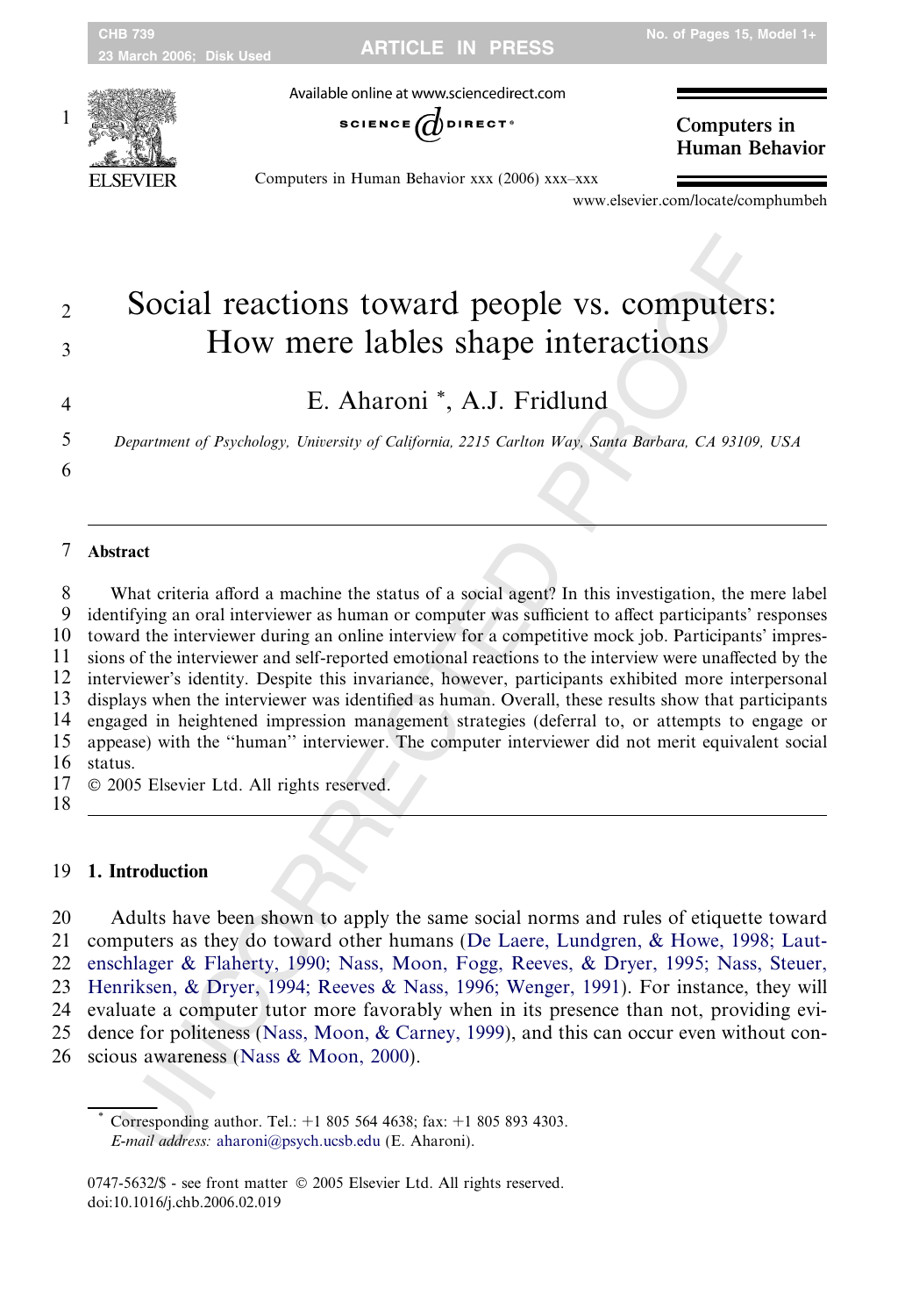For increases a behavior than do human stimuli (Bonico, Burgoon, & Ben<br>
Ever interpresonal behavior than do human stimuli (Bonico, Burgoon, & Ben<br>
Net interpresonal behavior than do human stimuli (Bonico, Burgoon, & Ben<br> 27 How does our interaction with machines compare with normal social commerce? Many 28 of these studies of Social Reactions to Communication Technology (SRCT) did not sup-29 plement their observations with a human control group, making direct comparison impos-30 sible. Studies that have employed a human control group have tended to show that 31 computer stimuli do not meet the standard for human interaction, eliciting considerably 32 weaker interpersonal behavior than do human stimuli [\(Bonito, Burgoon, & Bengtsson,](#page-13-0) 33 [1999; Lee & Nass, 2002; Martin & Nagao, 1989](#page-13-0)). This appears to be true even when 34 the features of the stimuli are identical, and only the identity label is changed. For exam-35 ple, in immersive virtual environments, anthropomorphic virtual agents elicit a higher 36 threshold of social influence when they are believed to be controlled by a human rather 37 than by a computer [\(Bailenson, Blascovich, Beall, & Loomis, 2003\)](#page-13-0). Similarly, Schecht-38 man and Horowitz observed increased interpersonal behavior when the ostensible interac-<br>39 tants were human rather than computerized. This effect was found using a visually tants were human rather than computerized. This effect was found using a visually 40 impoverished task in which equipotent interactants had to cooperate through a text-based 41 interface (2003).

42 Nonetheless, many if not most human–computer and human–human interactions occur 43 under conditions of unequal stature or power (e.g., teacher–student, doctor–patient, super-44 visor–employee, officer–soldier, interviewer–interviewee), when the evaluations of the 45 superordinate member of the dyad have direct repercussions for the subordinate. Under 46 these conditions, the subordinate must not only engage in the usual social rules, but also 47 must respond directly to the desirable or undesirable feedback the superordinate supplies. 48 This forces the question: Do we respond differently when we are praised (or damned) by a 49 computer rather than another human?

50 One clue derives from studies of impression management, which show that subordinates 51 display strong interpersonal behaviors toward authority figures [\(Burgoon, Johnson, &](#page-13-0) 52 [Koch, 1998](#page-13-0)). Naturally, this literature makes no prediction regarding computerized author-53 ities. We reasoned that, although power asymmetry by itself might not be sufficient to elicit 54 anthropomorphism of the computer, receiving evaluative feedback (whether desirable or 55 undesirable) from that authority may strengthen interpersonal reactions. For instance, if 56 participants feel rejected by the authority figure, perhaps their emotional reaction will be 57 strong enough to provoke social responses toward that authority even when doing so is gra-58 tuitous. Due to the scant literature on this topic, this prediction remained speculative.

59 To gauge the impact of labeling and subordination on SRCT, we asked participants to 60 take part in individual mock job interviews, in which they answered questions that were 61 delivered over an audio link. The interviewer at the other end of the link was stipulated 62 to be either a human speaking over a microphone or a vocalizing computer program. This 63 arrangement allowed determining whether the putative identity of the remote interviewer 64 would affect participants' interpersonal responses during a mediated exercise of asymmet-65 ric power. Following the mock interview, the interviewer (whether ''computer'' or 66 ''human'') informed the participant whether he/she was accepted for or rejected from 67 the job. This second manipulation was designed to indicate whether evaluative feedback 68 would moderate any effects of the interviewer's alleged identity.

69 We examined social reactions by measuring nonverbal behavior (particularly facial dis-70 plays), evaluative remarks about the interviewer, and emotion-report before and after the 71 interview. We used nonverbal, cognitive, and emotional measures because they are well-72 established indicators of social influence ([Argyle, 1972; Fridlund & Russell, in press; Ken-](#page-13-0)73 [don, 1981; Lang, 1968; Mandler, Mandler, Kremen, & Sholiton, 1961\)](#page-13-0).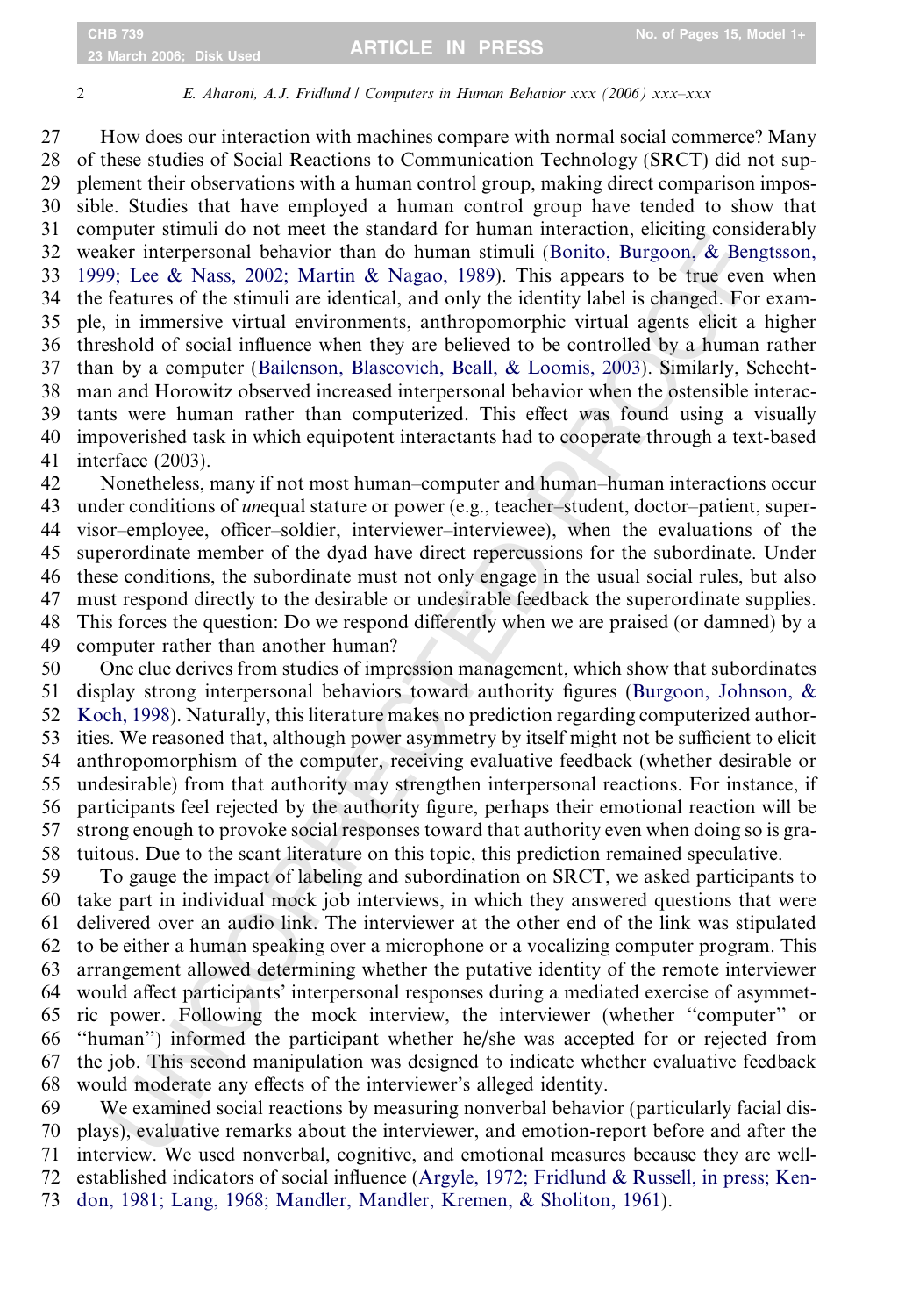# 74 2. Method

### 75 2.1. Design

76 This experiment consisted of two phases. In Phase 1, participants were told they would 77 be interviewed for a mock job by either a human or an artificially intelligent computer; 78 these constituted the two categories of interviewer identity (ID). During the interview, par-79 ticipants' verbal and nonverbal displays were recorded and measured. In Phase 2 of the 80 experiment, the participants from each ID category were informed that they were either 81 accepted for or rejected from the job. This manipulation comprised a  $2 \times 2$  factorial 82 design, counterbalancing ID with *interviewer feedback* (FB). After receiving feedback, par-83 ticipants' emotion self-reports and impressions of the interviewer were ascertained. All 84 conditions were between subjects with equal numbers of males and females in each of 85 the four conditions, and the order of conditions was counterbalanced across participants.

# 86 2.2. Participants

87 Participants consisted of psychology students from the University of California, Santa

88 Barbara (20 male, 20 female), who received introductory psychology course credit for their

89 participation. Age ranged from 17 to 23 yr ( $M = 20$  yr). The entire research protocol was

90 approved by the UC Santa Barbara Committee on Research.

# 91 2.3. Measures

92 In order to assess participants' responses, observations of three types were conducted – 93 nonverbal behavior, self-reported emotion, and evaluative impressions of the interviewer. 94 Nonverbal behaviors were tallied by blind judges, and included judgments about the pres-95 ence (or absence) of facial displays and other behaviors indicating social responsiveness. 96 Nonverbal behaviors that were assessed included facial displays such as smiles, frowns, 97 and ''yuck'' faces, and adjunctive behavior such as silence-fillers, self-manipulations 98 (e.g., nose-scratches), and signs of politeness and embarrassment. All nonverbal behaviors 99 were rated using a binary scale ("present" or "absent").<sup>1</sup> (See [A](#page-12-0)ppendix A for definitions 100 of these measures.)

moviewed for a mock job by either a human or an artificially intelligent corontroleved for a mock job by either a human or an artificially intelligent corontroleved for a mock job by either a human or an artificially inte 101 Participants' emotional reactions were assessed via self-report questionnaire, adminis-102 tered before and after the experimental manipulation, here referred to as the pre-stimulus 103 and post-stimulus emotion forms. The questionnaire included 7-point Likert-type ques-104 tions asking the participant how he/she felt at that moment. These items included ques-105 tions like ''To what extent do you feel happy?,'' and ''To what extent do you feel 106 tired?'' Additionally, we sought to obtain a general motivational factor (perceived ''enthu-107 siasm'') without asking their motivation directly (and reactively). So, a composite factor 108 was constructed to gauge how ''enthusiastic'' the participant was before and after the 109 interviewer. This was achieved by combining scores from the items ''excited,'' ''curious,'' 110 and ''alert'' (tired reverse-coded). Assessing this aspect of the participant's motivation by

<sup>1</sup> Eight additional exploratory nonverbal measures were coded by the blind judges which were excluded from analysis on the basis of insufficient power  $( $45$  for each item). This was not surprising as the measures were$ exploratory only and unvalidated. Details about these measures available upon request.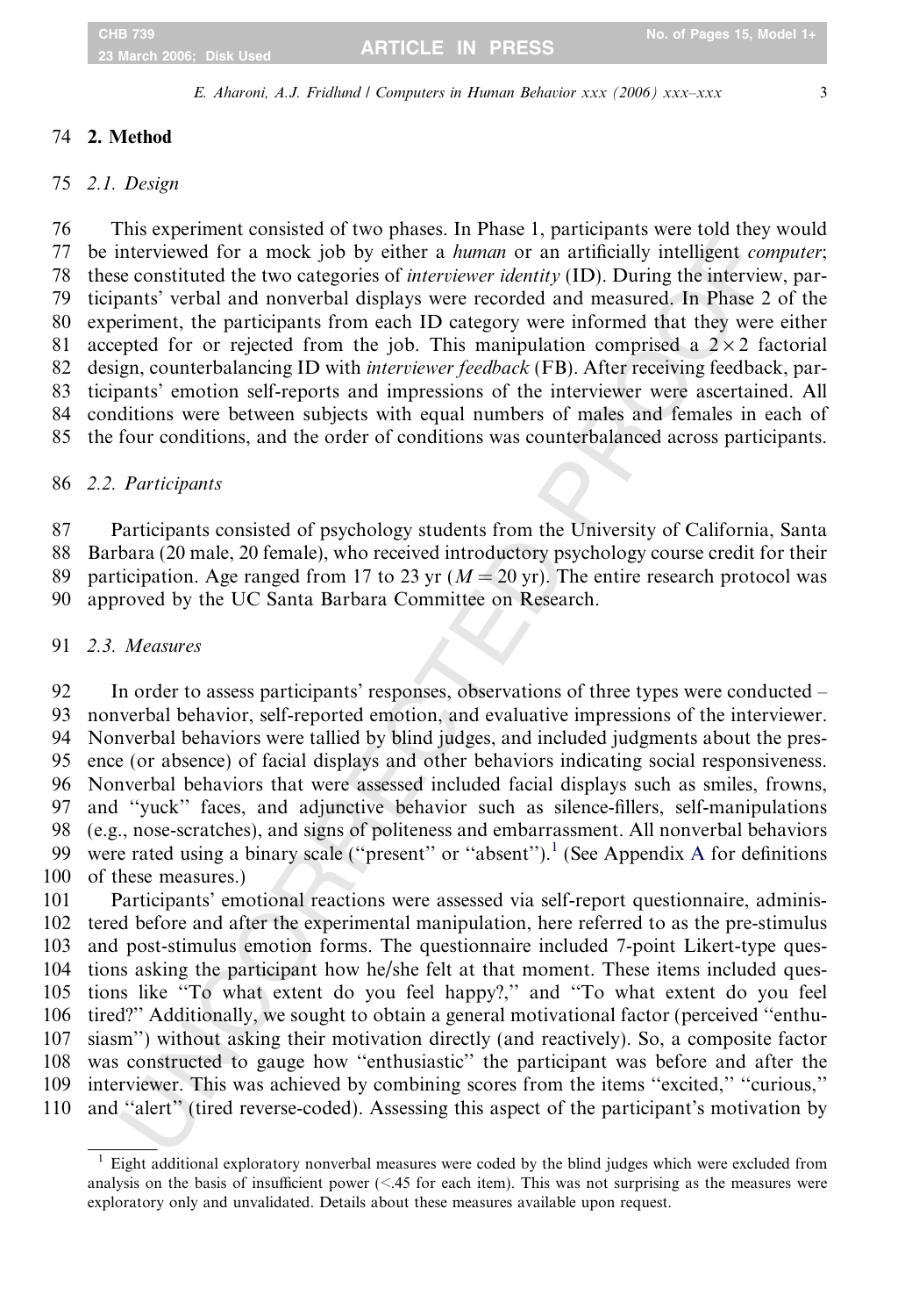111 pooling several related responses should have augmented its reliability, although admit-112 tedly it was neither psychometrically constructed nor factorially pure. (See Appendix [A](#page-12-0) 113 for complete list of measures.)

114 Participants' evaluative impressions of the interviewer were also assessed via self-report 115 questionnaire, administered after receiving feedback about their acceptance for or rejec-116 tion from the job. This questionnaire, referred to as the impressions form, was designed 117 to gauge on a 7-point Likert-type scale the extent to which participants judged the inter-118 viewer to be competent and enjoyable. ''To what extent did the interviewer capture your 119 strengths?,'' and ''To what extent do you think the interviewer was sociable?'' (See Section 120 [3](#page-4-0) for complete list of measures.)

121 In addition to our three categories of observations, we also collected data about partici-122 pants' demographic profiles, their level of experience with interviews, and their level of expe-123 rience with computers. These were obtained on a form labeled the personal information 124 form. Finally, we measured the extent to which participants believed the identity of the inter-125 viewer was consistent with the ID condition to which they were assigned. This manipulation 126 check was administered in the form of a questionnaire called the post-interview form.

# 127 2.4. Stimuli and apparatus

128 Interview stimuli included 10 questions, prerecorded by a male human voice, played in 129 a single order to the participant, who was seated in front of the computer keyboard, CRT 130 monitor, and speakers. These questions included topics such as ''How did you adjust to 131 your first year of college?'' and ''What kinds of activities have you been interested in out-132 side of school?'' (The interview questions are available upon request.)

Irom the job. This questionnaire, referred to as the impressions form, was detailed the exter to be competent and enjoyable. "To what extent to which participants jadged the exter to be competent and enjoyable. "To what e 133 Although the interviewer was stipulated to be either human or computer, in actuality the 134 same prerecorded stimulus was used for both – and was altered to be believable in either 135 case. To accomplish this, the voice recording was passed through a preset digital filter that 136 distorted the vocal quality and was pretested for ambiguity as to the source (human or com-137 puter)  $(n = 23)^2$  All audio editing was implemented using Melodyne 1.5 (Celemony) and 138 Wavelab 4.0 (Steinberg) with the Orange Vocoder plug-in (Prosoniq). Melodyne was used 139 to filter out prosodic variation in the audio clips. Wavelab was then used to apply the preset 140 distortion filter on these clips. (The vocoder specifications are available upon request.)

141 During the interview, the computer monitor displayed only the appropriate question 142 number (question 1, question 2, etc.) for each interview question. A small lapel micro-143 phone detected the participant's voice. Video from a covert camera, as well as the micro-144 phone audio, were fed to a VHS video recorder, which taped the participant's entire 145 session. The videotape allowed us to record information about the participant's facial dis-146 plays, gesturing, and posturing.

147 2.5. Procedure

148 After reading and signing a general information form, the participant completed the 149 personal information form and the pre-stimulus emotion form at a standard desk space.

<sup>&</sup>lt;sup>2</sup> Due to a limited sample-size, statistical differences between vocal stimuli were non-significant, however means for each level were in the predicted direction.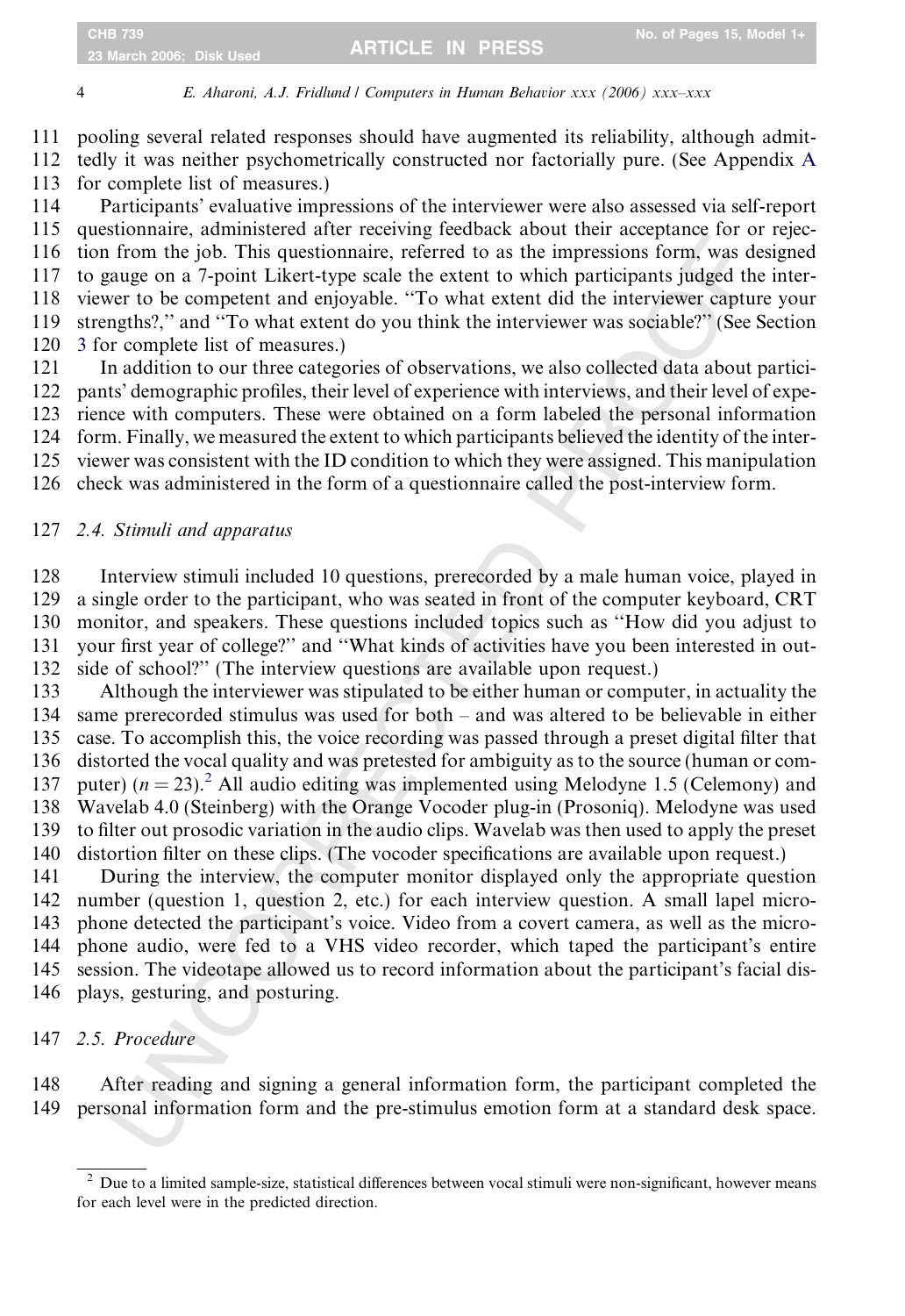<span id="page-4-0"></span>150 Following completion of these forms, participants were situated in front of a 17-in desktop 151 computer monitor and asked to complete an online ''Prescreening Questionnaire'' 152 designed to collect demographic data relevant to a mock job-hiring interview. The ques-153 tionnaire was used to lend extra face validity to the ensuing interview.

154 Upon completion of this online questionnaire, participants received standard instruc-155 tions explaining that they would be asked to answer questions about themselves in a mock 156 interview. The study, they were told, concerned the effectiveness of Internet-based job 157 interviews, which required the interviewer to be elsewhere (ostensibly, a nearby lab).

158 Depending on the experimental condition, participants were further told that the inter-159 viewer would be either a live human being or an artificially intelligent, vocal computer pro-160 gram. Each interview condition was accompanied by a unique justification for the 161 interviewer's voice. When the interviewer was purportedly human, the justification was 162 that the speaker's voice would be filtered in real time to simulate limited-bandwidth Inter-163 net transmission. When the interviewer was ostensibly a computer, interviewers were told 164 that the speaker's voice was generated by an advanced computer application that special-165 ized in speech production and analysis.

166 In both conditions, participants were told that the interviewer alone would generate 167 questions based on their Prescreening Questionnaire, issue the questions over the com-168 puter speakers, analyze their responses, and then judge whether they merited being hired 169 for the job by comparing his/her answers to those of the others in the study. They were 170 told that the interviewer followed strict procedures for making this decision, but we could 171 not inform them of the admission criteria, nor the exact nature of the job, until the end of 172 the experiment.

173 Participants were told that they would be given 45 s to answer each question. Finally, it 174 was explained that all answers were fully confidential and anonymous and that they were 175 not obligated to answer any question that made them uncomfortable.

For the study, they were told, concerned the relations that the medical schemes are scalaring that they would be tasked to answer questions about themselves in riview. The study, they were told, concerned the effectivenes 176 While the participant was completing the online questionnaire, the experimenter left the 177 room, ostensibly to ready the fictitious ''other lab.'' When the experimenter returned, he/ 178 she affixed the microphone and told participants that it would be transmitting their 179 answers to the interviewer. The participant was then left in privacy for the duration of 180 the interview. Following the last interview question, the participant received predeter-181 mined feedback telling him/her whether or not he/she got the job. The experimenter then 182 gave the participant the post-stimulus emotion form, impressions form, and post-interview 183 form. After their completion, the participant was fully debriefed. Finally, the experimenter 184 disclosed the covert videotaping and administered a videotape consent form to permit the 185 use and retention of the videotaped session.

# 186 3. Results

187 Response coding and reliability. Audiovisual data were coded by two independent blind 188 judges who were trained to assess the presence/absence of various nonverbal displays. The 189 judges recorded the presence or absence of smiles, frowns, ''yuck'' faces, silence fillers, self-190 manipulations, and signs of politeness and embarrassment throughout the interview. Par-191 ticipants' self-reported emotion ratings before and after the interview, as well as their 192 impressions of the interviewer, were coded using 7-point Likert-type scales.

193 For each of the seven dichotomous behavioral measures, a single composite score was 194 computed by averaging across the individual scores for the 10 interview questions (i.e.,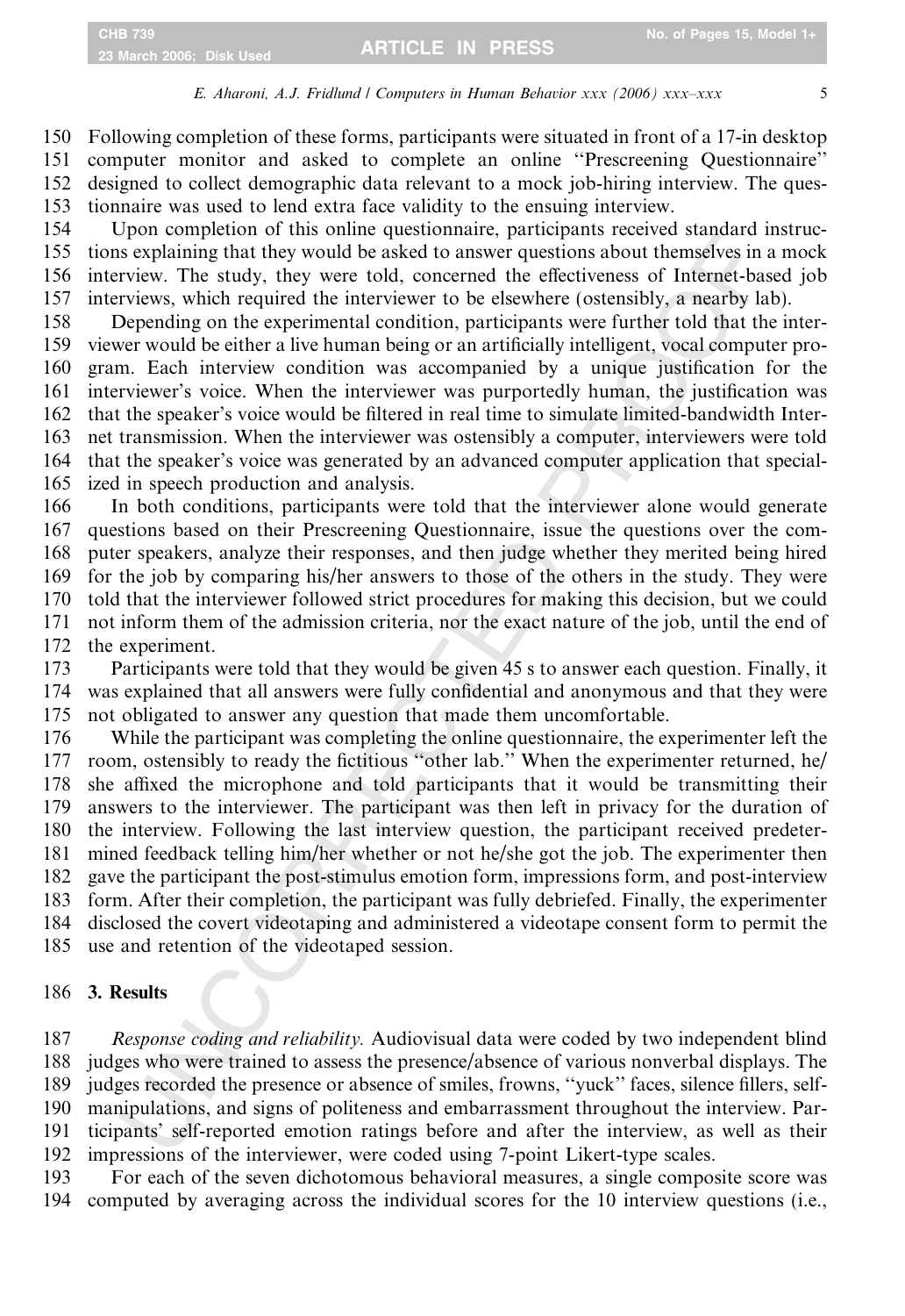195 smiles, frowns, yuck faces, silence fillers, self-manipulations, politeness, and embarrass-196 ment). All of the composites scores showed non-normal distributions. Three of them 197 (smiles, silence fillers, and embarrassment) were successfully normalized using a logarith-198 mic transformation  $[X = \log_{10}(x + 1)]$ . The remaining four composite scores could not be 199 logarithmically corrected and were excluded from further analysis. logarithmically corrected and were excluded from further analysis.

200 Interrater reliability (Cronbach's Alpha) was established between the two blind judges. 201 Smiles and silence fillers were significantly correlated,  $\alpha = .804$  and  $\alpha = .621$ , respectively. 202 Embarrassment was not reliable between raters,  $\alpha = .061$ , so this measure was excluded 203 from further analysis.

204 Effect of interviewer identity. We first wished to assess if ID had any effect on the two 205 dichotomous variables, smiles and silence fillers. These did differ with ID, 206  $F(1,39) = 5.45$ ,  $p < .05$  and  $F(1,39) = 7.94$ ,  $p < .01$ , respectively. Specifically, participants 207 were more likely both to smile and to exhibit silence-filling behavior when the interviewer 208 was human (see Figs. 1 and 2; [Tables 1 and 2](#page-6-0) for means).

meantate relability ([C](#page-7-0)ronbach's Alpha) was established between the two blind<br>netratet relability (Cronbach's Alpha) was established between the two blind<br>lest and silence fillers were significantly correlated,  $\alpha = .804$  a 209 Effects of feedback with interviewer identity. Data were also collected on participants' 210 emotion ratings. First, we searched for changes in emotion as a function of ID and FB, 211 controlling for pre-stimulus emotion scores. Thus, we subjected each post-stimulus emo-212 tion score to an analysis of co-variance, with the corresponding pre-stimulus emotion 213 score as the covariate. We found no independent effects of ID and no interactions (All 214 F-values  $\leq$  3.0, p  $>$  0.05). We did, however, find several effects for feedback type. Partici-215 pants were more curious, excited, and ''enthusiastic'' after receiving desirable feedback 216 from the interviewer, as compared to undesirable feedback, regardless of interviewer type, 217  $F(1,39) = 4.91, p \le 0.05; F(1,39) = 16.01, p \le 0.001; F(1,39) = 12.366, p \le 0.001$ , respectively. 218 We also found a marginal effect in which participants tended to be less frustrated after 219 receiving desirable feedback compared to undesirable feedback,  $F(1,39) = 3.71$ ,  $p = .062$ . 220 No differences were found in reported happiness, sadness, boredom, anxiety, anger, or 221 relaxation (All *F-values*  $\leq$  2.3,  $p$   $>$  .05; see Table 3 for means).



Fig. 1. Average number of smiles toward human and computer interviewers,  $F(1,39) = 5.45$ ,  $p < .05$  (95% CI).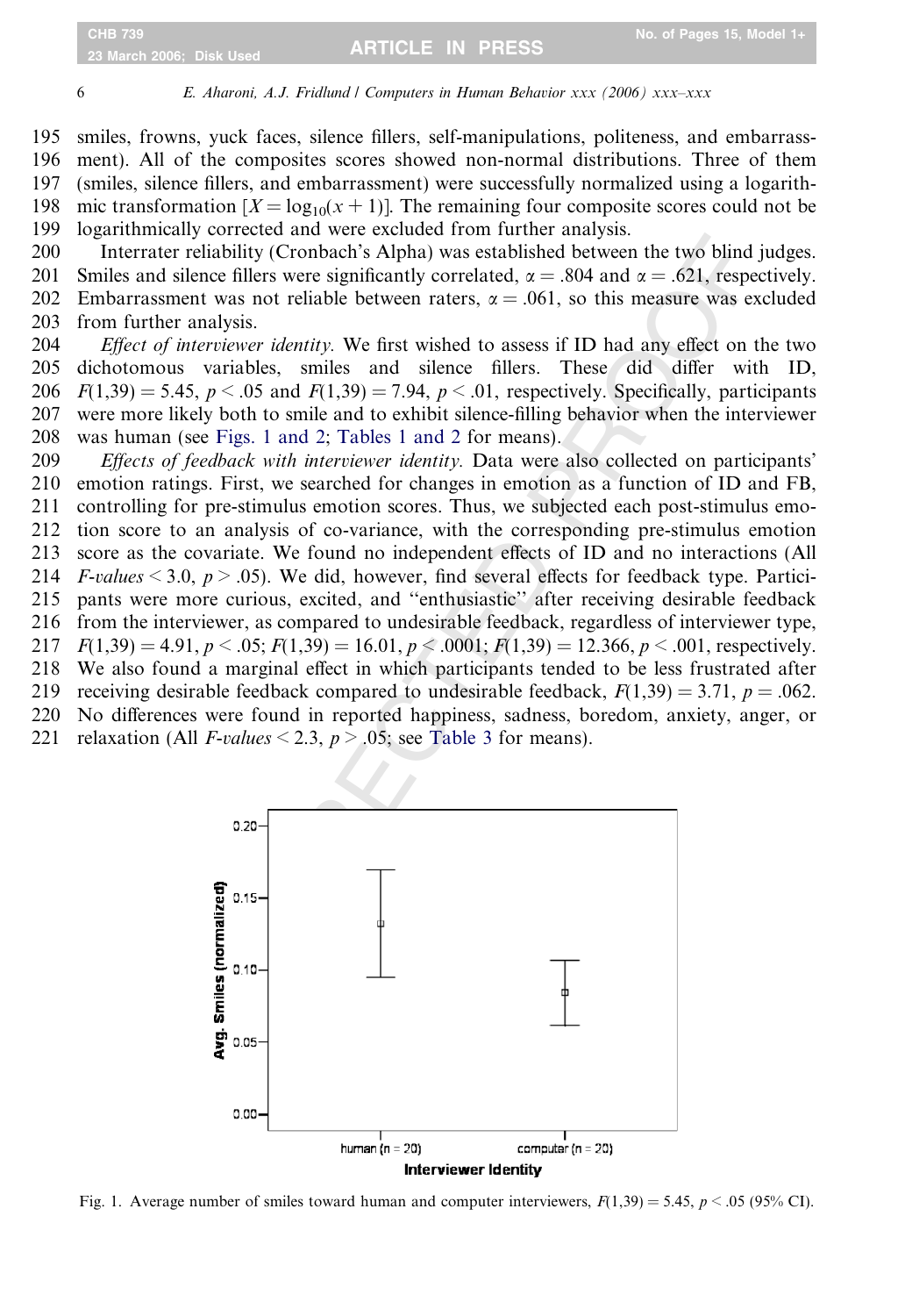<span id="page-6-0"></span>

Fig. 2. Silence filling behavior toward human and computer interviewers,  $F(1,39) = 7.94$ ,  $p < 0.01$ .

| Table 1                                                             |  |  |  |  |
|---------------------------------------------------------------------|--|--|--|--|
| Average smiles toward human and computer interviewers (from 0 to 1) |  |  |  |  |

| ID       | Mean | SD   | N  |
|----------|------|------|----|
| Human    | .132 | .084 | 20 |
| Computer | .084 | .050 | 20 |

#### Table 2

Average silence fillers toward human and computer interviewers (from 0 to 1)

| __<br>ID | Mean | SD            | $\boldsymbol{N}$ |
|----------|------|---------------|------------------|
| Human    | .472 | .190          | 20               |
| Computer | .280 | າາ<br>ہ کیے . | 20               |

222 Attributions toward interviewer. We then tried to discern whether ID affected partici-223 pants' impressions of and attributions toward the interviewer. Overall, people rated the 224 interviewer more positively when FB itself was desirable, regardless of ID. Specifically, 225 people rated the interviewer as more *sociable*,  $F(1,39) = 6.15$ ,  $p < .05$ , and more *likeable*, 226  $F(1,89) = 7.06$ ,  $p < .05$ , when they were accepted to the mock job. Other ratings related 227 to likeability (nice, fun, and casual) suffered from weak statistical power, so we pooled 228 them with the above-mentioned factors and found a corresponding effect, 229  $F(1,39) = 6.33, p < .03$ , independent of ID.

230 Participants receiving desirable feedback also reported that the interviewer was better 231 able to *capture their strengths,*  $F(1,39) = 7.67$ ,  $p < .01$ , and that the interviewer enabled 232 them to give a more *accurate impression*,  $F(1,39) = 8.60, p < .01$ . As above, other ratings 233 related to expertise were found to have weak statistical power, and so these latter two fac-234 tors were subsequently pooled with two other factors (competence and objectivity) to cre-235 ate the factor named ''expertise.'' It was found that evaluations of ''expertise'' also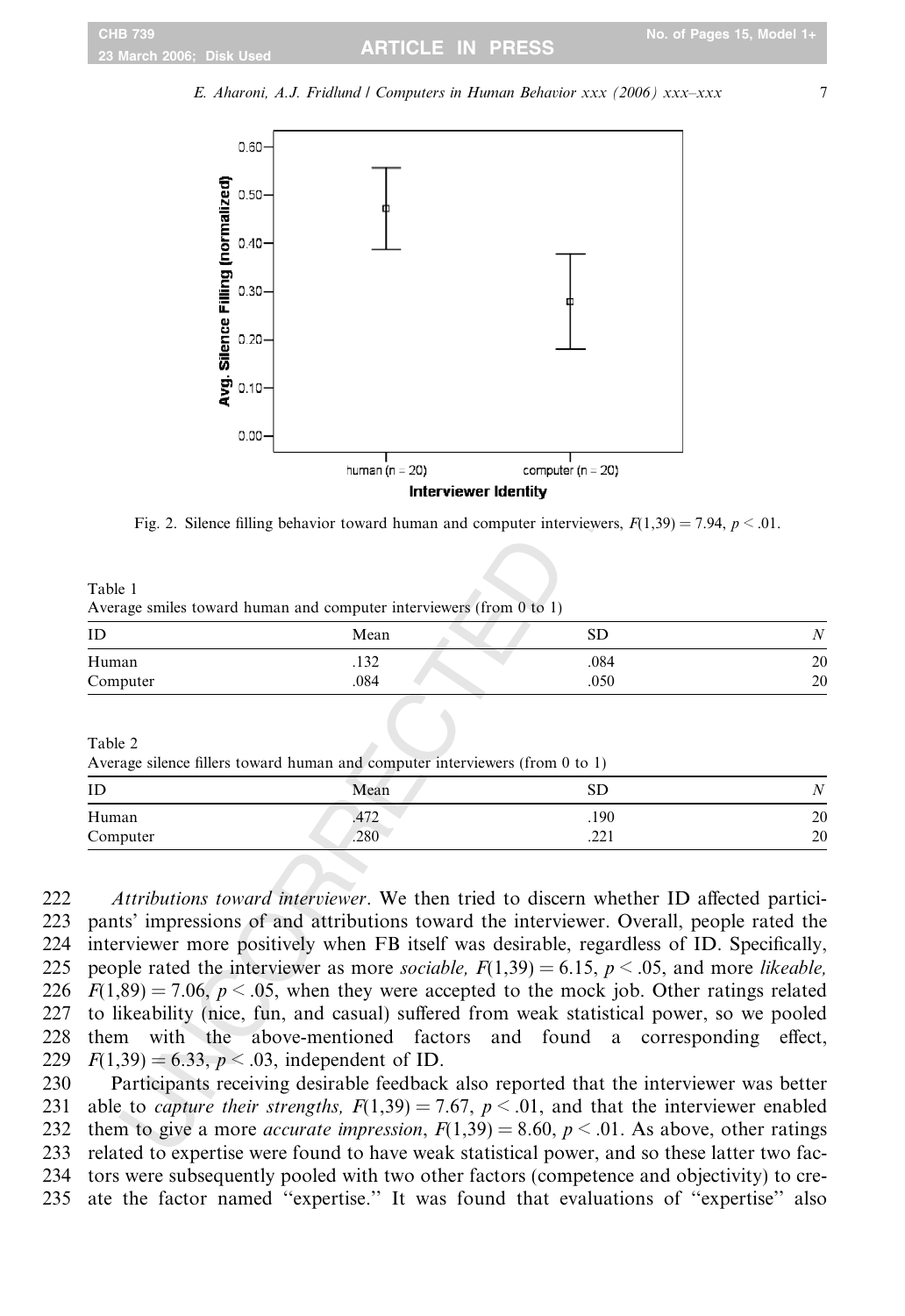<span id="page-7-0"></span>

| Table 3 |  |                                         |
|---------|--|-----------------------------------------|
|         |  | Emotion ratings pre- and post-interview |

| Emotion        | ID       | FB         | $M$ (pre-)   | $M(post-)$   | $\boldsymbol{n}$ |
|----------------|----------|------------|--------------|--------------|------------------|
| Curious        | Human    | Rejection  | 4.90 (1.370) | 3.60(2.221)  | 10               |
|                |          | Acceptance | 4.90 (1.449) | 5.40 (1.838) | 10               |
|                | Computer | Rejection  | 5.60 (1.174) | 5.00 (1.732) | 9                |
|                |          | Acceptance | 4.60(.699)   | 5.60 (.699)  | 10               |
| Tired          | Human    | Rejection  | 5.00 (1.700) | 4.60(2.221)  | 10               |
|                |          | Acceptance | 4.30(1.567)  | 2.80 (1.317) | 10               |
|                | Computer | Rejection  | 3.50(1.650)  | 2.89 (1.764) | 9                |
|                |          | Acceptance | 5.40 (1.647) | 4.40 (1.838) | 10               |
| Happy          | Human    | Rejection  | 4.50 (.972)  | 4.60 (1.350) | 10               |
|                |          | Acceptance | 4.55 (1.462) | 5.10(1.101)  | 10               |
|                | Computer | Rejection  | 4.10 (1.287) | 4.33 (1.414) | 9                |
|                |          | Acceptance | 3.90 (.738)  | 4.90 (.994)  | 10               |
| Sad            | Human    | Rejection  | 1.70(0.949)  | 2.20 (1.398) | 10               |
|                |          | Acceptance | 1.70(0.483)  | 1.50(.972)   | 10               |
|                | Computer | Rejection  | 2.60(1.838)  | 2.33 (1.225) | 9                |
|                |          | Acceptance | 2.80(1.135)  | 2.60 (1.430) | 10               |
| Bored          | Human    | Rejection  | 2.90 (1.792) | 2.40 (1.647) | 10               |
|                |          | Acceptance | 2.50(1.269)  | 1.80(.789)   | 10               |
|                | Computer | Rejection  | 3.30 (1.418) | 2.44 (1.130) | 9                |
|                |          | Acceptance | 2.50(1.354)  | 2.10 (.994)  | 10               |
| Anxious        | Human    | Rejection  | 3.10(1.912)  | 2.40 (2.066) | 10               |
|                |          | Acceptance | 3.50 (1.434) | 3.10(2.183)  | 10               |
|                | Computer | Rejection  | 4.00(1.333)  | 3.33 (1.871) | 9                |
|                |          | Acceptance | 4.10 (1.449) | 4.10 (1.853) | 10               |
| Excited        | Human    | Rejection  | 2.50(1.269)  | 1.80(1.135)  | 10               |
|                |          | Acceptance | 3.80 (1.549) | 4.70 (1.767) | 10               |
|                | Computer | Rejection  | 3.90 (1.197) | 3.33(1.500)  | 9                |
|                |          | Acceptance | 3.60(1.350)  | 4.30 (1.636) | 10               |
| Frustrated     | Human    | Rejection  | 1.80(1.476)  | 2.00 (1.886) | 10               |
|                |          | Acceptance | 1.70(.823)   | 1.30(.675)   | 10               |
|                | Computer | Rejection  | 2.00(1.247)  | 2.33 (1.414) | 9                |
|                |          | Acceptance | 3.10(2.132)  | 2.40 (1.776) | 10               |
| Angry          | Human    | Rejection  | 1.60(1.265)  | 1.90(1.912)  | 10               |
|                |          | Acceptance | 1.20(0.632)  | 1.30(.675)   | 10               |
|                | Computer | Rejection  | 1.80(1.874)  | 1.33(0.500)  | 9                |
|                |          | Acceptance | 2.00(1.247)  | 1.50(.707)   | 10               |
| Relaxed        | Human    | Rejection  | 5.10 (1.197) | 5.20 (1.549) | 10               |
|                |          | Acceptance | 4.20 (1.687) | 4.20 (1.135) | 10               |
|                | Computer | Rejection  | 4.90 (1.197) | 4.67 (1.500) | 9                |
|                |          | Acceptance | 4.00(.943)   | 4.60 (1.174) | 10               |
| "Enthusiastic" | Human    | Rejection  | 3.47 (.789)  | 2.93 (1.350) | 10               |
|                |          | Acceptance | 4.13 (1.146) | 5.10 (1.089) | 10               |
|                | Computer | Rejection  | 4.67(1.042)  | 4.48 (1.281) | 9                |
|                |          | Acceptance | 3.60 (.886)  | 4.50 (1.189) | 10               |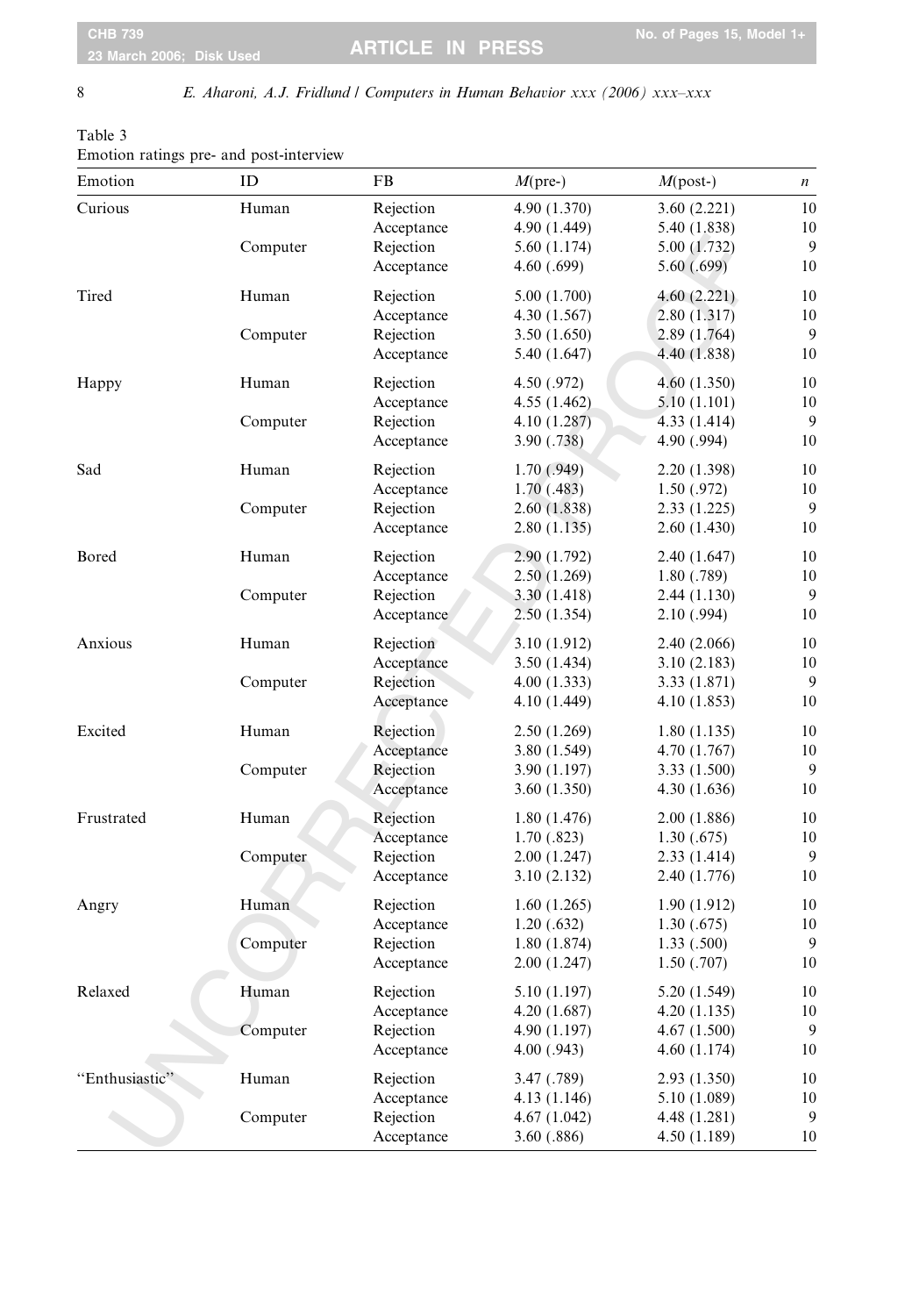



Fig. 3. Evaluations of "Expertise" a function of desirable FB but not ID,  $F(1,39) = 6.45$ ,  $p < .05$  (95% CI).

236 increased as a function of desirable FB but not as a function of ID,  $F(1,39) = 6.45, p < .05$ 237 (Fig. 3). Participants who received undesirable feedback from the computer interviewer 238 showed marginal tendencies to demote the computer interviewer's intelligence, 239  $F(1,39) = 3.11$ ,  $p = .086$ , and objectivity,  $F(1,39) = 3.07$ ,  $p = .089$ , relative to the other 240 conditions. The other five items did not differ as a function of ID (see [Table 4](#page-9-0) for means). 241 There is no strong evidence to conclude that the identity of the interviewer had an impact 242 on the above impressions of the interviewer. However, because statistical power is low 243  $\left(\leq 3\right)$ , this pattern is vulnerable to Type II error.<sup>3</sup>

244 Finally, we examined whether the beliefs that the participants reported about the inter-245 viewer identity were consistent with the condition to which they were assigned. First, we 246 transformed the belief question in each condition into a single continuous variable from 0 247 (''don't believe'') to 1 (''believe''). We subjected this variable to a one-way analysis of var-248 iance, with ID as the independent factor and observed a significant difference in which 249 people in the ''computer'' condition reported a stronger belief in the purported identity 250 of the interviewer than did those in the "human" condition,  $F = 18.102$ ,  $p < .001$ . Cell 251 means illustrate that participants in the ''computer'' condition did indeed believe in the

<sup>3</sup> A series of three-way ANOVAs was also used to test the effects of ID, FB, and participant sex on impressions of the interviewer. These tests showed no affect of ID; however, one yielded a two way interaction in which female participants who received undesirable feedback rated the interviewer as significantly less able to capture their strengths than did females receiving desirable feedback ( $F(2,38) = 4.5$ ,  $p < .05$ ). We then conducted a series of post hoc tests (Fisher's LSD, Tukey's HSD, & Bonferroni) to observe the interaction while accounting for the inflation of *alpha* that results from three-way ANOVAs. Only Fisher's LSD showed significance, and did so in the predicted direction (All MD > 1.8,  $p < .05$ ), suggesting that the female tendency to demote the interviewer's expertise on the basis of undesirable feedback occurred regardless of ID. But because statistical power was weak  $(<1)$ , it remains possible that the interaction was due to chance.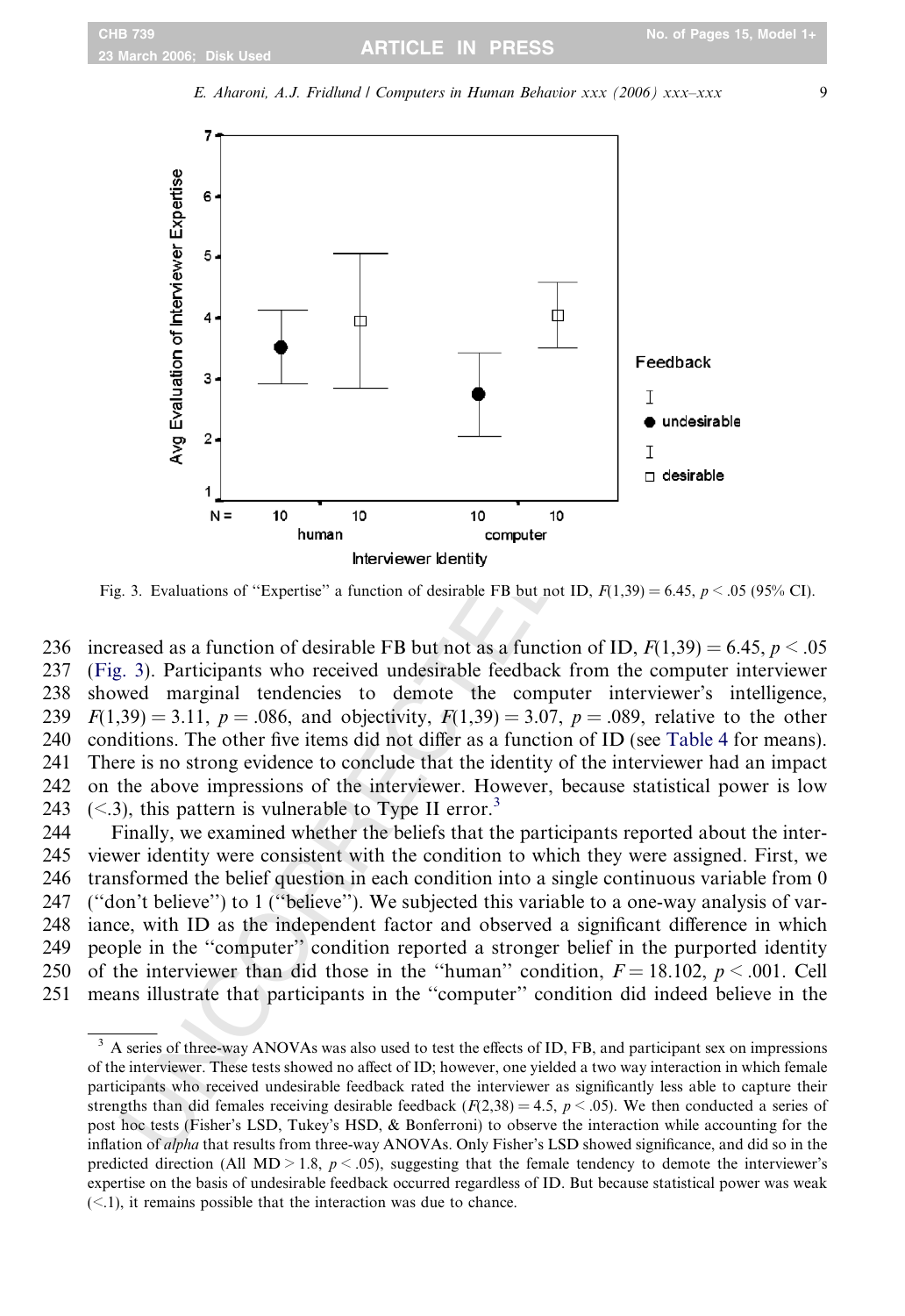### <span id="page-9-0"></span>Table 4

Evaluative impressions of human and computer interviewers after acceptance or rejection

| Evaluation  | ID       | FB         | M            | n                |
|-------------|----------|------------|--------------|------------------|
| Competent   | Human    | Rejection  | 3.89(1.364)  | 9                |
|             |          | Acceptance | 3.70(2.058)  | 10               |
|             | Computer | Rejection  | 3.40 (1.430) | 10               |
|             |          | Acceptance | 4.00(.667)   | 10               |
| Nice        | Human    | Rejection  | 3.22(1.922)  | $\mathbf{9}$     |
|             |          | Acceptance | 3.80(1.687)  | 10               |
|             | Computer | Rejection  | 3.00(1.633)  | 10               |
|             |          | Acceptance | 4.20(1.135)  | 10               |
| Fun         | Human    | Rejection  | 2.00(1.581)  | 9                |
|             |          | Acceptance | 2.50(1.958)  | 10               |
|             | Computer | Rejection  | 2.00 (1.155) | 10               |
|             |          | Acceptance | 2.70(1.767)  | 10               |
| Sociable    | Human    | Rejection  | 2.00(1.500)  | 9                |
|             |          | Acceptance | 2.70 (1.947) | 10               |
|             | Computer | Rejection  | 1.70(0.823)  | 10               |
|             |          | Acceptance | 3.40 (1.897) | 10               |
| Objective   | Human    | Rejection  | 4.33(1.871)  | 9                |
|             |          | Acceptance | 4.10 (1.370) | 10               |
|             | Computer | Rejection  | 3.00 (1.700) | 10               |
|             |          | Acceptance | 4.50 (1.179) | 10               |
| Intelligent | Human    | Rejection  | 4.00(1.581)  | 9                |
|             |          | Acceptance | 3.20(2.150)  | 10               |
|             | Computer | Rejection  | 3.20 (1.989) | 10               |
|             |          | Acceptance | 4.40 (1.430) | 10               |
| Casual      | Human    | Rejection  | 3.22 (1.716) | 9                |
|             |          | Acceptance | 4.20(2.251)  | 10               |
|             | Computer | Rejection  | 3.40 (2.171) | 10               |
|             |          | Acceptance | 4.60(1.174)  | 10               |
| Slang       | Human    | Rejection  | 4.33 (1.414) | 9                |
|             |          | Acceptance | 4.00(2.357)  | 10               |
|             | Computer | Rejection  | 3.90(2.283)  | 10               |
|             |          | Acceptance | 3.60(2.011)  | 10               |
| Impression  | Human    | Rejection  | 3.11 (1.364) | 9                |
|             |          | Acceptance | 4.40 (1.897) | 10               |
|             | Computer | Rejection  | 2.20(1.687)  | 10               |
|             |          | Acceptance | 4.00 (1.247) | 10               |
| Strengths   | Human    | Rejection  | 2.11 (.782)  | 9                |
|             |          | Acceptance | 3.60 (2.011) | 10               |
|             | Computer | Rejection  | 2.40 (1.174) | $10\,$           |
|             |          | Acceptance | 3.70(1.160)  | 10               |
| Likability  | Human    | Rejection  | 2.67(1.414)  | $\boldsymbol{9}$ |
|             |          | Acceptance | 3.30 (1.889) | 10               |
|             | Computer | Rejection  | 2.20(1.229)  | 10               |
|             |          | Acceptance | 4.00(1.563)  | 10               |
| "Expertise" | Human    | Rejection  | 3.53(0.837)  | 9                |
|             |          | Acceptance | 3.95(1.563)  | 10               |
|             | Computer | Rejection  | 2.75(.957)   | 10               |
|             |          | Acceptance | 4.05 (.744)  | 10               |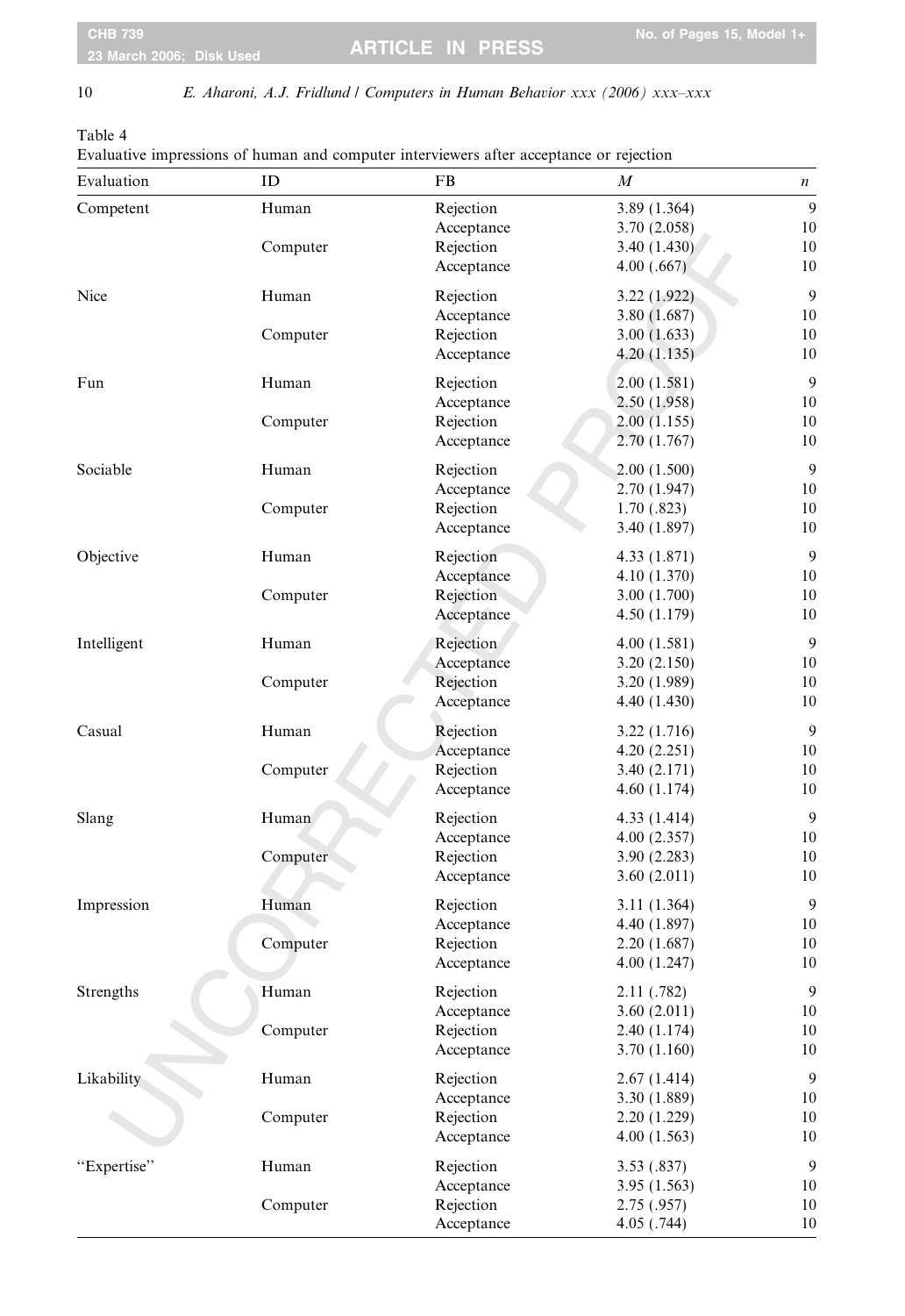252 interviewer's "computer" identity  $(M = .90, SD = .308)$  whereas participants in the 253 ''human condition'' confessed some suspicion of the interviewer's ''human'' identity 254  $(M = .35, SD = .489)$ .

# 255 4. Conclusion

256 Do people differ in their social reactions to an interviewer depending upon whether the 257 interviewer is human or a computer? And does the interviewer's judgment matter? Our 258 results reveal a mixed answer. Participants did not report feeling any happier with the 259 human interviewer, but they smiled more toward him. They did not think the human 260 was nicer or more likeable, sociable, or fun, but they made greater efforts to speak to 261 him. They did not consider the human to be more of an expert than the computer, but they 262 were more affected by a rejection from the human.

263 Participants' reactions to the interview feedback also yielded effects that were indepen-264 dent of the interviewer's identity. Even though all participants were fully aware that the 265 interview was only a simulation, they were emotionally affected by information about their 266 acceptance to or rejection from the job: They were more curious, excited, and ''enthusias-267 tic'' after being accepted. Other emotion ratings, however, did not differ. Furthermore, 268 likeability ratings and evaluations of expertise were strongly predicted by acceptance ver-269 sus rejection, particularly for females.

**2000** comple differ in their social reactions to an interviewer depending upon whet<br>viewer is human or a computer? And does the interviewer's judgment matter<br>its at reveal a mixed answer. Participants did not report feel 270 Our mixed results follow a consistent pattern. Nonverbal displays (smiling and 271 silence filling) were consistently responsive to the human. Both self-reported emotion 272 and impressions of interviewer likeability and expertise were consistently responsive 273 to the nature of the interview feedback independent of ID. Thus, the behavioral results 274 complement the findings of [Schechtman and Horowitz \(2003\),](#page-14-0) and suggest that in a 275 context of asymmetric power, people are more communicative toward ostensibly human 276 interactants than toward computer interactants, even when the behavior of both inter-277 viewers is identical (For related findings, see [Bailenson et al., 2003; Bonito et al., 1999;](#page-13-0) 278 [Lee & Nass, 2002; Martin & Nagao, 1989\)](#page-13-0). This pattern was not confirmed by the 279 emotional and cognitive reactions to the interviewer, which were sensitive to feedback 280 only.

### 281 5. Discussion

282 We consider a limited number of ways to explain the consistent, but mixed pattern of 283 results. First, why did participants smile more to the human interviewer if they did not 284 report feeling any happier having interacted with him? One explanation for this discrep-285 ancy is that the smiles emitted in this context are not expressions of emotion so much 286 as communications to the interviewer, much as we commonly make expressions to others 287 on the telephone (Fridlund, 1994, 1997). An analogous argument explains why partici-288 pants exhibited greater effort speaking to the human despite the fact that they did not con-289 sider him to be nicer or more likeable, sociable, or fun, than the computer interviewer. 290 Likeable or not, efforts to fill silences with topic-relevant speech suggest that participants 291 were operating under a norm of reciprocity in their communications with the interviewer. 292 That this pattern was not found with computer interviewers is evidence that computers 293 were not regarded as independent agents of communication that should call upon such 294 a reciprocity norm.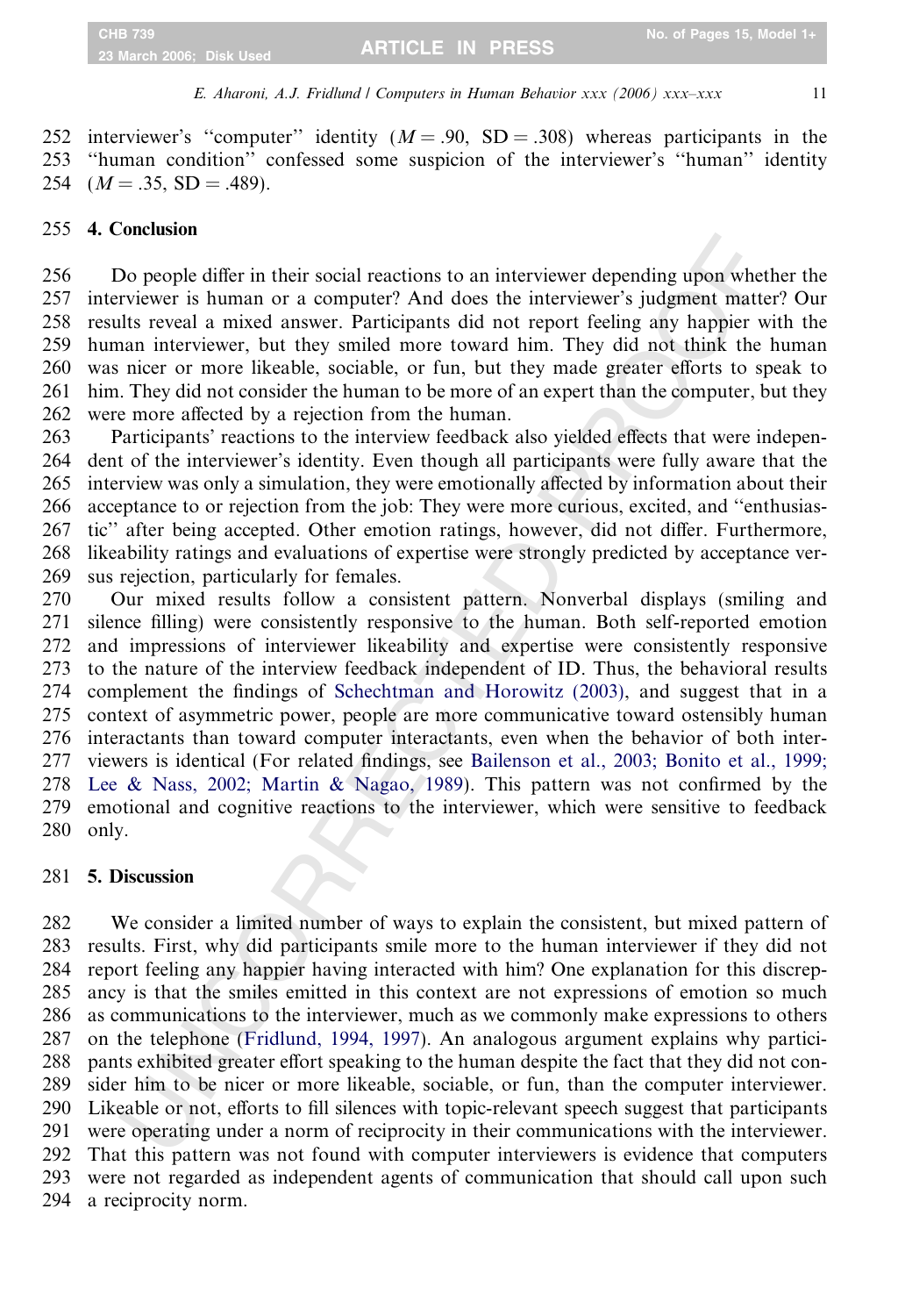295 If nonverbal behavior is more responsive to the human interviewer, why do we not find 296 a similar pattern in participants' reported emotion? Could it be that this equal sensitivity 297 to both interviewers is evidence of a social reaction toward the computer as well as the 298 human? Although this interpretation is plausible, it fails because the absolute values of 299 the means for these emotion ratings converge near the neutral point of the Likert scale. 300 This suggests that, in absolute terms, participants are not particularly happy, sad, excited, 301 etc., after interacting with either interviewer. Although they are clearly emotionally 302 affected by different types of feedback, this is not associated with interviewer identity.<br>303 Therefore, by observing solely the emotion ratings, we cannot find evidence that either Therefore, by observing solely the emotion ratings, we cannot find evidence that either 304 interviewer qualifies as an agent of social exchange. Indeed, if participants were emotion-305 ally partial to either interviewer, the fact that this was only a *mock* interview may have 306 been sufficient to motivate them to under-report the magnitude of their emotional 307 response. Such demand characteristics are a common problem in experimental simula-308 tions, and future studies of this kind may overcome this problem by using less reactive 309 ways of ascertaining emotion (but see [Fridlund & Russell, in press](#page-14-0)).

assuggests that, in absolute terms, participants are not particularly happy, sad, compares suggests that, in absolute terms, participants are not particularly happy, sad, correlated by different types of feedback, this is 310 A related question is that if participants' nonverbal behaviors are ''human-biased,'' 311 then why did not they report similar biases in cognitive appraisals of the interviewer? 312 For example, why was not the human deemed more expert than the computer? Because 313 evaluations of the interviewer were relatively anonymous, we see no compelling reason 314 why participants should be motivated to misreport their impressions as they might have 315 with their emotion ratings. Instead, we believe that participants evaluated both interview-316 ers' expertise the same, not because they awarded the computer with humanlike expertise, 317 but because they felt neither interviewer was particularly expert. Again, the absolute values 318 of the means suggest this is the case. Rather than a commentary on social reactions toward 319 the computer, we feel this result signals a ceiling effect for expertise. We suggest that future 320 studies on this topic take precautions to ensure that the stimuli are designed to accommo-321 date to higher ratings of expertise.

322 One reason why emotional and evaluative impressions of the interviewer were insensi-323 tive to identity could be that people reported a moderate suspicion that the ''human'' 324 interviewer was in fact human. We feel that this is an insufficient explanation for our 325 effects because if participants were truly suspicious of the interviewer's identity, we would 326 not have observed the pronounced difference in allocation of smiles and silence-filling 327 behavior between the two interviewer types. So, even if they were suspicious to some 328 degree, this did not appear to diminish their special responsiveness to the human inter-329 viewer. It may also imply that, even when participants were suspicious of the interactant's 330 ''human'' identity, they classified the interactant as human for the purposes of the 331 interaction.

332 Generally speaking, our behavioral measures appear to paint a picture that only a 333 human merits social, communicative exchange, and that mere labels about an interactant's 334 identity are sufficient to produce this effect – even when participants may be suspicious of 335 that interactant's identity. Our cognitive and emotional measures supplement this conclu-336 sion, indicating that some social influence between human and computer can emerge by 337 receiving trivial feedback about one's acceptance to or rejection from a mock job, indepen-338 dent of interviewer identity.

339 It has been argued elsewhere that self-report measures by themselves are oftentimes 340 inadequate because participants can be poor judges of their own thoughts and feelings 341 [\(Bailenson et al., 2004](#page-13-0)). Consequently, self-report measures are most appropriate in con-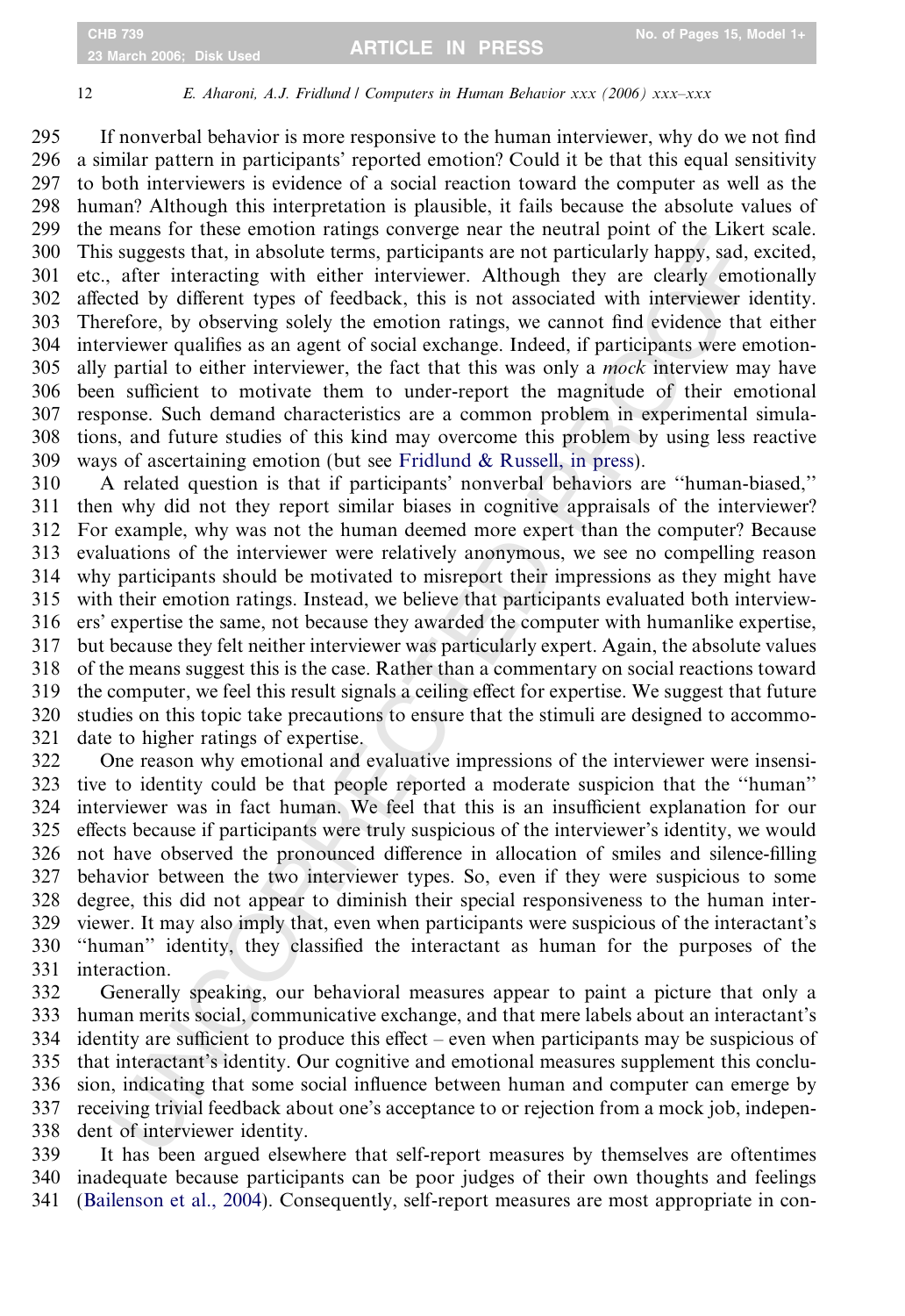<span id="page-12-0"></span>342 junction with behavioral measures, which can be less obtrusive and more sensitive to more 343 automatic social signals ([Bailenson et al., 2004; Cook & Campbell, 1979](#page-13-0)). Heeding this 344 advice, this experiment may lend its strongest support to the argument that identity label-345 ing alone can be sufficient to elicit rich social responses toward ostensibly human inter-346 viewers in a way that is not matched by SRCT. However, evaluative feedback from the 347 interviewer can elicit some rich impressions and emotional reports that do not necessarily 348 discriminate between either identity.

rive en en maintar between either dentricties<br>rive en en en dieti some rich impressions and emotional reports that do not necessaries<br>riminate between either identity.<br>The individual deficit some rich impressions and emot 349 Taken together, our results can be interpreted in terms of impression management, 350 whereby the individual defers to and attempts to engage and appease others because oth-351 ers' evaluations bear social consequences [\(Baumeister, 1982b; Kacmar & Carlson, 1999\)](#page-13-0). 352 In this case, the audio computer interviewer did not appear to merit the social status 353 achieved by an ostensible human except in regard to some evaluative components of 354 the interaction. It may be that a stimulus labeled ''human'' can afford to be lacking 355 in a host of other diagnostic cues, such as naturalistic vocal and visual cues, whereas 356 a stimulus labeled ''computerized'' must advertise much richer audiovisual attributes 357 in order to elicit the same level of social reactions so easily directed toward ostensible 358 humans. This sensitivity change is consistent with established models of social influence 359 ([Blascovich, 2002\)](#page-13-0).

360 Many questions, however, remain unanswered, such as how these interpersonal 361 responses may differ in contexts in which the participant has more power than the inter-362 actant, and when communication occurs along more than audio channels. Pursuing these 363 research avenues using standard social psychological methods may be quite informative 364 about various facets of human–computer interaction.

# 365 6. Uncited references

 [Allport \(1935\), Baumeister \(1982a\), Booth-Kewley, Edwards, and Rosenfeld \(1992\),](#page-13-0) [Burgoon et al. \(2000\), Gelman, Durgin, and Kaufman \(1995\), Marakas, Johnson, and Pal-](#page-13-0) [mer \(2000\), Moon \(2000\), Moreno, Mayer, Spires, and Lester \(2001\), Resnik and Lam-](#page-13-0)[mers \(1985\), Parise, Kiesler, Sproull, and Waters \(1999\)](#page-13-0).

# 370 Acknowledgements

371 We thank Chris McCallister, Sarah Haskell, and Jay Smith for their assistance with 372 data collection, and Daphne Bugental and Nesta Aharoni for editorial comments.

- 373 Appendix A
- 374 Emotion form
- 375 To what extent are you feeling each of the following right now?
- 376 Circle a number between 1 and 7.  $(1 = not at all, 4 = somewhat, 7 = very much):$
- 379 Curious Tired
- 382 Happy Sad
- 383 Bored 384 Anxious
- 385 Excited 386 Frustrated
- 387 Angry 388 Relaxed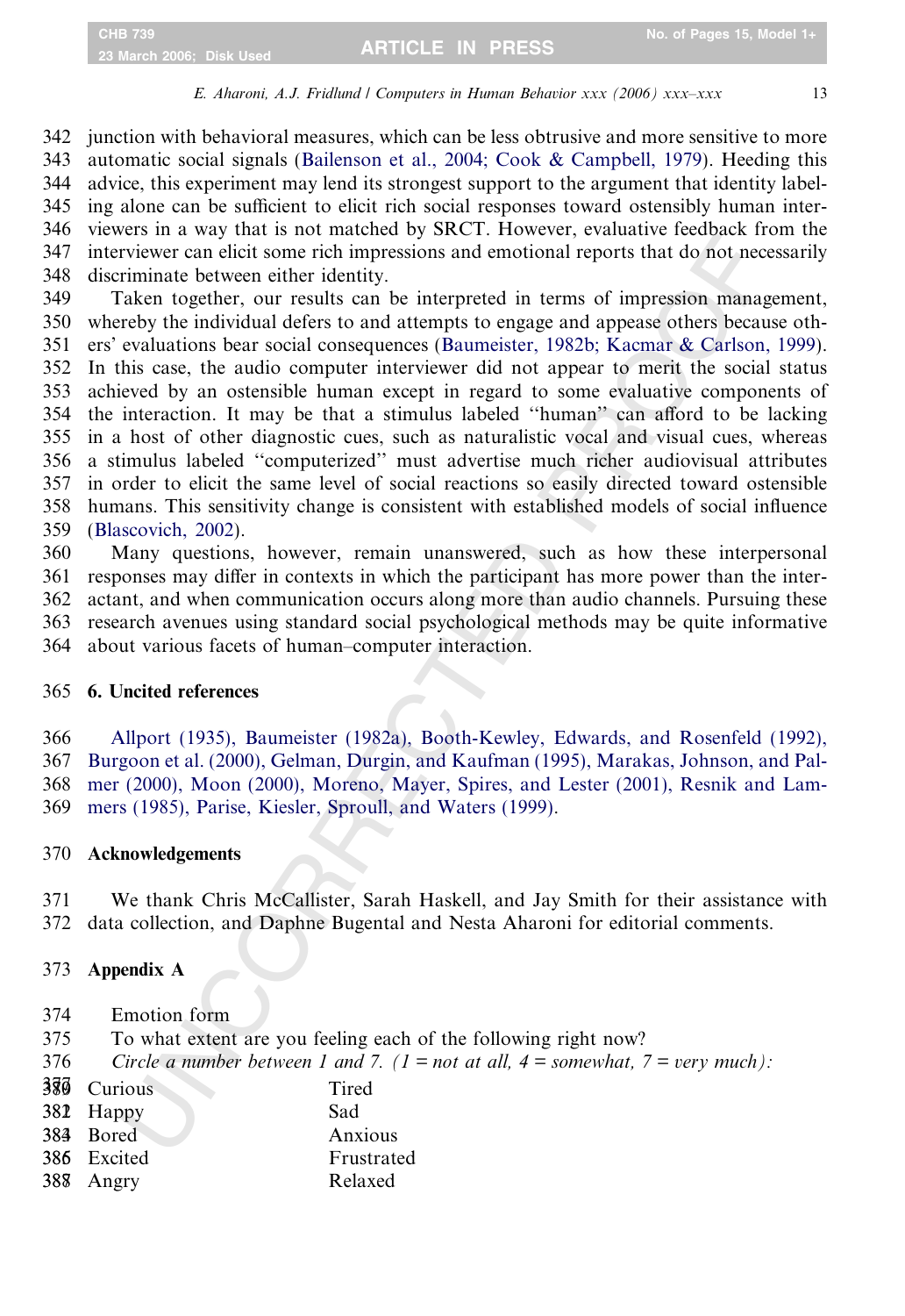<span id="page-13-0"></span>

- 398 Impressions form<br>391 *Circle a number be*
- Circle a number between 1 and 7. (1 = not at all, 4 = somewhat, 7 = very)
- 392 To what extent did you feel that the interviewer was competent?
- 393 -To what extent did the questions enable you to give an accurate impression of yourself?
- 394 To what extent did the questions chosen capture your strengths?
- 395 -• To what extent did you feel that the interviewer's decision was objective?
- 396 -To what extent did you feel that the interviewer was intelligent?
- 397 -To what extent did you feel that the interviewer was nice?
- 398 To what extent did you feel that the interviewer was fun?
- 399 To what extent did you feel that the interviewer was sociable?
- 400 -To what extent did you like the interviewer?
- 401 -To what extent was your relationship with the interviewer casual and informal?
- 402 To what extent did you feel comfortable using slang words in front of the interviewer?
- 403
- 404 Ratings from blind judges
- 405 For each interview question, rate the presence or absence of:
- 406  $\bullet$  Smiles – self-explanatory.
- 407 • Frowns – self-explanatory.
- 408  $\bullet$  "Yuck" faces – displays of disgust.
- 409 • Silence fillers – statements produced after a conclusive pause in speech.
- 410 - $\bullet$  Self-manipulation – e.g., picking nails, twirling hair, biting lips, scratching face.
- 411 - $\bullet$  Signs of politeness – e.g., saying "thank you" or "your welcome.
- 412  $\bullet$  Signs of embarrassment – e.g., blushing, nervous laughter.

# 413 References

- 414 Allport, G. W. (1935). Attitudes. A handbook of social psychology. MA: Clark University Press (pp. 798–844). 415 Argyle, M. (1972). Non-verbal communication in human social interaction. In R. A. Hinde (Ed.), Nonverbal
- 415 Argyle, M. (1972). Non-verbal communication in human social interaction. In R. A. Hinde (Ed.), Nonverbal 416 communication (pp. 243–269). New York: Cambridge University Press 416 *communication* (pp. 243–269). New York: Cambridge University Press.<br>417 Bailenson, J., Aharoni, E., Beall, A., Guadagno, R., Dimov, A., Blascovich.
- To make net at the there is the divergence of the particular state of oweled that the material distribution of the material of owel at the material of the material did you feel that the interviewer was intelligent?<br>
O wha 417 Bailenson, J., Aharoni, E., Beall, A., Guadagno, R., Dimov, A., Blascovich, J. (2004). Comparing behavioral and self-report measures of agents' social presence in immersive virtual environments. In *Proceedings of the* 418 self-report measures of agents' social presence in immersive virtual environments. In *Proceedings of the 7th*<br>419 annual international workshop on *PRESENCE* (2004 Valencia Spain) 419 *annual international workshop on PRESENCE* (2004, Valencia, Spain).<br>420 Bailenson, J., Blascovich, J., Beall, A., & Loomis, J. (2003). Interper
- 420 Bailenson, J., Blascovich, J., Beall, A., & Loomis, J. (2003). Interpersonal distance in immersive virtual environments. *Personality & Social Psychology Bulletin.* 29(7), 819–833. 421 environments. *Personality & Social Psychology Bulletin, 29(7), 819–833.*<br>422 Baumeister, R. (1982a), Self-esteem, self-presentation, and future interaction.
- 422 Baumeister, R. (1982a). Self-esteem, self-presentation, and future interaction: a dilemma of reputation. Journal of 423 Personality. 50(1). 29–45. 423 *Personality, 50*(1), 29–45.<br>424 Baumeister, R. (1982b). A se
- 424 Baumeister, R. (1982b). A self-presentational view of social phenomena. *Psychological Bulletin, 91*(1), 3–26.<br>425 Blascovich, J. (2002). Social influence within immersive virtual environments. In R. Schroeder (Ed.),
- 425 Blascovich, J. (2002). Social influence within immersive virtual environments. In R. Schroeder (Ed.), The social 426 life of avatars (pp. 127–145). Springer-Verlag. 426 life of avatars (pp. 127–145). Springer-Verlag. 427 Bonito. J., Burgoon, J., Bengtsson, B. (1999).
- 427 Bonito, J., Burgoon, J., Bengtsson, B. (1999). The role of expectations in human–computer interaction. In 428 Proceedings of the international ACM SIGGROUP conference on supporting group work. 428 Proceedings of the international ACM SIGGROUP conference on supporting group work.<br>429 Booth-Kewley, S., Edwards, J., & Rosenfeld, P. (1992). Impression management, social
- 429 Booth-Kewley, S., Edwards, J., & Rosenfeld, P. (1992). Impression management, social desirability, and computer administration of attitude questionnaires: does the computer make a difference? *Journal of Applied* 430 computer administration of attitude questionnaires: does the computer make a difference? Journal of Applied Psychology, 77(4), 562–566. 431 *Psychology, 77(4), 562–566.*<br>432 Burgoon, J., Bonito, J., Bengts
- 432 Burgoon, J., Bonito, J., Bengtsson, B., Cederberg, C., Lundeberg, M., & Allspach, L. (2000). Interactivity in 433 human-computer interaction: a study of credibility, understanding, and influence. Computers in Human 433 human–computer interaction: a study of credibility, understanding, and influence. Computers in Human 434 Behavior 16(6) 553–574 434 Behavior, 16(6), 553–574.<br>435 Burgoon, J. K., Johnson, M.
- 435 Burgoon, J. K., Johnson, M. L., & Koch, P. T. (1998). The nature and measurement of interpersonal dominance.<br>436 Communication Monographs, 65(4), 308–335. Communication Monographs, 65(4), 308-335.